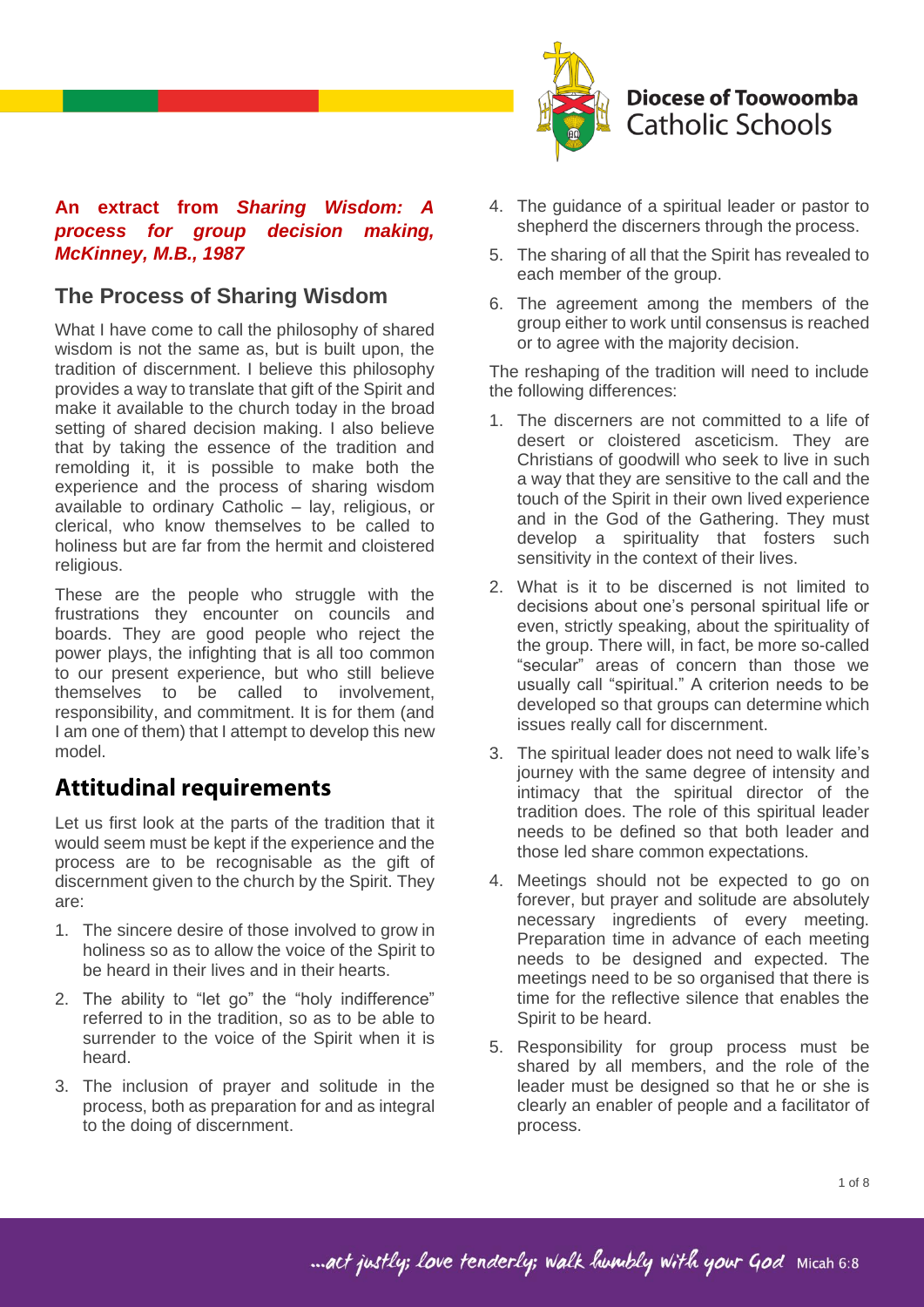

6. A new understanding of majority vote will need to be developed and internalised. It can no longer be the common understanding that the majority has won. Rather, it must reflect the Ignatian insight of the common understanding that the Spirit has been made manifest in the majority and therefore all must accept the decision of the majority as the discerned decision that all now agree to embrace.

### **Practical implications**

Let us know turn to the practical implications that are called for if the tradition is to come alive, if this gift of the Spirit is to be ours!

Any group that is planning to make use of this model of decision making will need to become familiar with the steps involved. There are three basic components:

- 1. Gathering the data
- 2. Reflecting prayerfully on the data
- 3. Sharing the wisdom that results from the reflection

These steps are repeated over and over again, as needed, until the group arrives at a decision that can be accepted gracefully by all the members of the group. This may be a consensus decision or a majority decision that all have agreed to accept as the call of the Spirit.

If the group has more than twenty-five members, it is likely that much of the discerning activity will go on at the committee, commission, or taskforce level rather than within the large group. At least much of the early process will take place in the smaller groups. Any discerned decision, however, must eventually be the total group in that it is the total group who will come to recognise and accept the call of the Spirit.

Let us then examine the three steps and see what is involved in each one.

1. **Gathering the data** - This can be the most time consuming of all the steps. It involves gathering information from the "professionals" and from those to be affected by the possible decision. (Rule of thumb: Those to be affected by your decision have the right to share their wisdom with you before you make the decision.)

2. **Reflecting prayerfully on the data -** This is where analysis and synthesis take place in each person's understanding of the data. This step involves the effort of each member of the group to reflect on the data in terms of his or her lived experience and insights and to listen to the promptings of the Spirit in the depths of the heart.

3. **Sharing the wisdom -** Having reflected prayerfully and touched one's own wisdom, each member must now share that wisdom with the total group and listen to all the other members as they share their wisdom. This analysis and synthesis take place in the group thinking. The effort here is again to try to hear the wisdom of the Spirit coming through the wisdom being shared within the group.

When the wisdom is shared, it becomes new data which then needs to be identified, clarified, and nuanced so that the group can reflect on it and then share that reflection. Thus the cycle often needs to be repeated, perhaps many times, before any decision will be made.

#### **Data collection**

The process for making a discerned decision, then, starts with the collection of data. Before starting this process, the group must agree on just how much data is needed. Many people find it impossible to discern a decision because they do not have enough information available to them. The reverse problem can also exist. I've seen groups become so involved in collecting sufficient data that they never arrive at the decision-making point in the process. To determine the amount of data to be gathered the group must simply agree on how much information is really needed. The amount of professional data required would typically be left to the professionals involved to determine. Input from others can be determined by asking, "Who will be affected by this decision?" and then following the rule of thumb: those to be affected have the right to share their wisdom with you before you make the decision. This does not mean that you must always hear from all those to be affected. Often a representative or random group will prove to be sufficient. If, for example, you are dealing with a major shift in liturgical policy, the question to ask is whether you need to seek the opinions of all parishioners or if a random sampling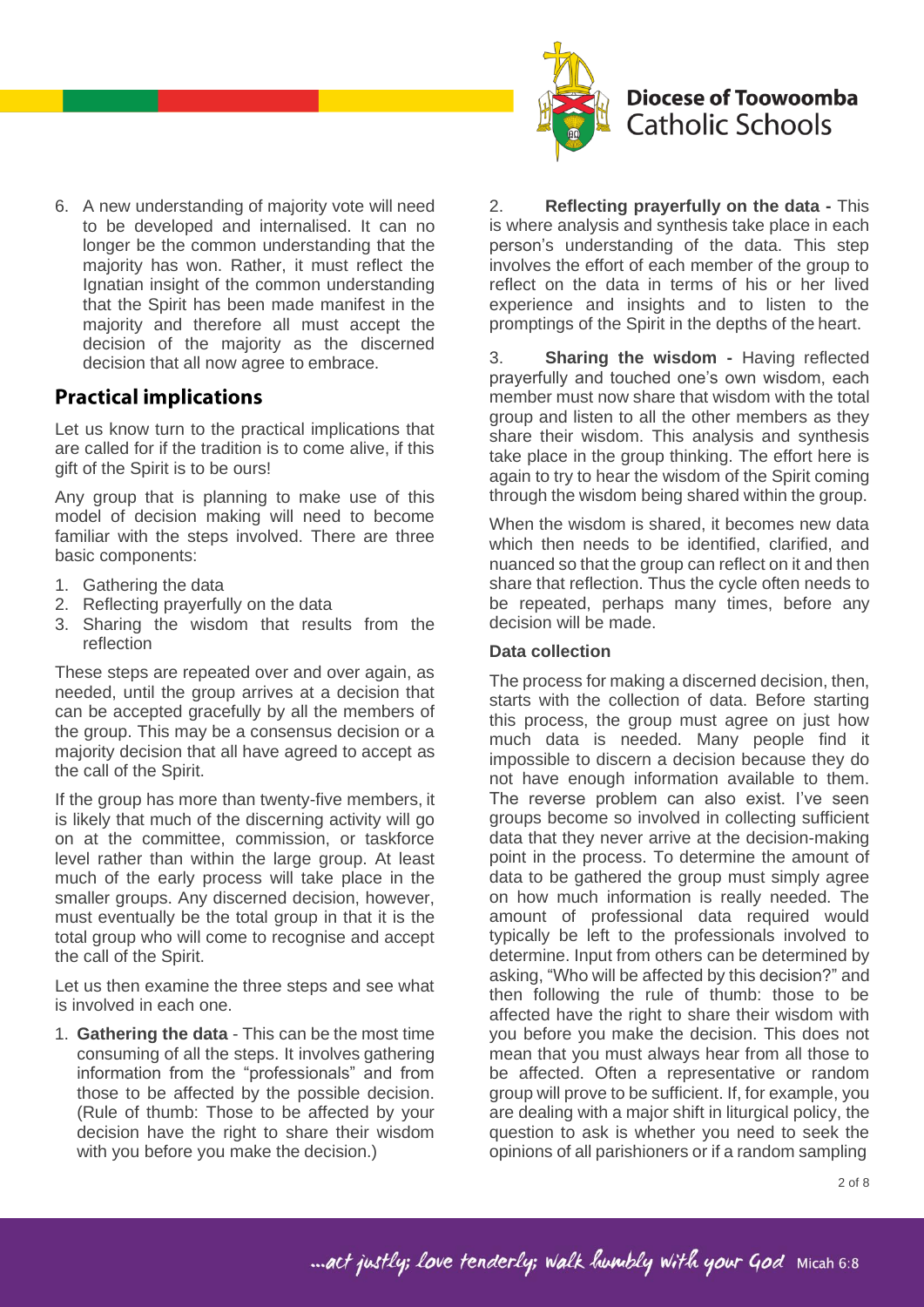

will give you basically the same data. Another rule of thumb might be helpful here: If faced with a choice between "too much" or "not enough" input, I would suggest that you choose the "too much" option.

There is also the possibility that a random sampling would give you adequate data but that the people not asked would be less than happy with the fact that their wisdom was not solicited. The decision to survey the total parish might be a sensitive response to the desire of many parishioners to be involved in the life of the parish. All of these possibilities need to be discussed and weighed before the group collecting the data decides how to accomplish this task.

This stage of data gathering is vitally important to the total process and needs to be done by people who have certain skills and are willing to give the kind of time commitment required to do an adequate job. In addition to organisational skills, listening skills are critical to this task. While the temptation here is to split the work up among many people, it is my experience that data collection is often done best by a relatively small taskforce that has more staff people on it than board or council members. Whoever does it and however it is done, if discernment is to be valid, adequate data must be gathered.

The success of this first step of the process will depend not only on how adequate the information is but also on how well the sources of information are identified and how clearly the data is reported back to the discerning group. Simplicity is always the key to success and a great rule to follow.

#### **Reflection on the data**

When all necessary data has been gathered, it is given to the decision-making group for prayerful reflection, the second step of the process. The effort here is to study and reflect on the data in terms of one's own lived experience, praying through feelings, insights, knowledge, and reactions. Out of this prayerful reflection comes each member's "piece of the wisdom" to be shared with the total group. Keep in mind the importance of scheduling sufficient time between the dissemination of the data and the meeting in which

the wisdom is to be shared. Some people will need many days for reflective thought. Depending on how long and involved the report is, lead time for reflection can vary from five to six days to two weeks or even longer. Again, all of this must be thought through in advance so that a realistic timetable can be planned.

#### **Sharing the wisdom**

Now the third step, sharing the wisdom, can take place. There are several ways to design this step. At times, for example, the group may want to deal with the negatives first. Negative attitudes are often generated be fear, misinformation, or simply a lack of information. By dealing with such items first the discerners are able to free their hearts and heads from such negative and binding realities. Once the fears are owned and the information is checked for accuracy, the discerners are ready to move on to the positive concepts, which would allow for greater attentiveness to the Spirit. At other times such an approach just does not match the subject or the need of the group. What is always critical at this point in the process is the honesty of sharing, the openness to hearing one another, and the fostering of the "letting go" attitude. Efforts must be made to listen for trends, similar pieces of wisdom coming from different members, and, especially important, unique concepts and different approaches to the wisdom.

After discussing the wisdom that has been shared, a synthesis is made either by the group leader or by the facilitator working with the group (if there is one). This synthesis then becomes the new data and the group is asked to move back into prayerful reflection. The amount of time needed for this will depend of the amount of data and its complexity. Oftentimes it is clear that there is so much to be sifted through that it cannot be done in a limited period of time. If this is the case, the best approach is to leave the process and plan a time to return to it, possibly at the next scheduled meeting. It is wise to check such a decision with the group members and allow them to decide how much time they need, taking into consideration that a certain amount of compromise may be required.

It is at this point in the discernment that the time factor often becomes the tail that wags the dog! If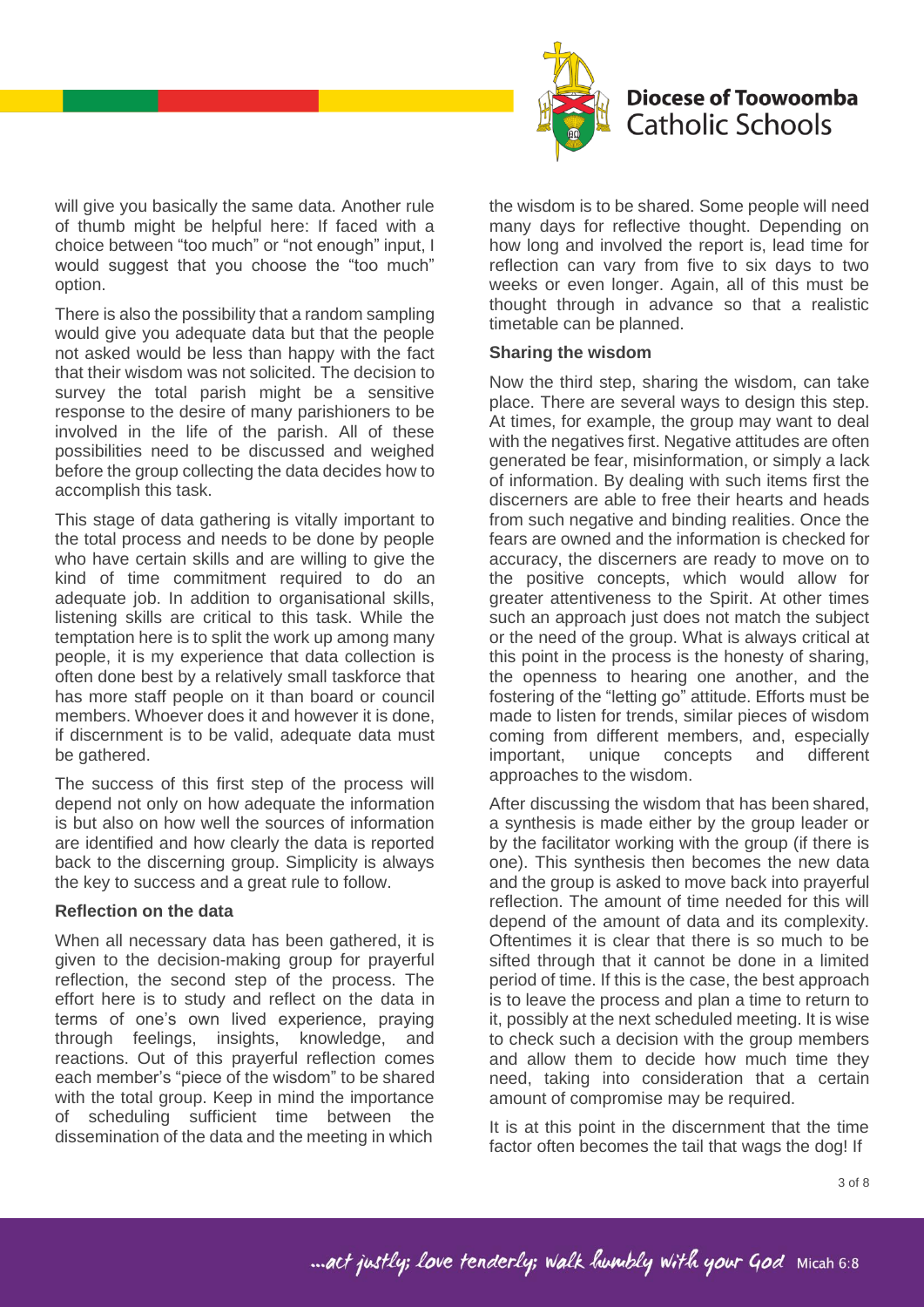

people get nervous about the need for a decision, they will tend to truncate the process. This almost may be a situation that calls for an immediate answer or solution. That's Life! But then the group should recognise that and simply agree not to go for discernment but to be satisfied with a majority vote that may or may not be accepted by the minority but will at least provide the temporary decision that is needed. Such a decision might well be brought before the group at a later date for a discerned decision that would be more lasting.

The key here, of course, is good planning. There will be emergencies, but most decisions that will come before a board or a council, a staff or a team, can be foreseen. An important part of annual goal setting is the identification of such areas and issues a year in advance so that meetings can be scheduled and planned accordingly. Groups that consistently find themselves faced with decisions that should have been made yesterday are usually lacking in good planning and goal setting procedures.

We are now in the second round of sharing wisdom. From this, more new data may well result, calling for additional reflection. And so it continues until the facilitator or leader of the group recognises the beginning of a consensus. The indicator of this is that more and more are beginning to come to the same conclusions. At this point a consensus test is appropriate. The clearest way to test the degree of consensus is just to ask the question: "If you were to vote on this issue now, given the ideas and feelings you have all heard from one another and matching that wisdom to your own, how would you vote?" This is not the time for debate or even for explanations of why a person votes one way or another. Just a simple yes or no is all that is required.

Sometimes and wondrously, the very first consensus test reveals that a consensus has been reached! Usually it indicates a future direction. Sometimes it just highlights the wide variety of ideas and directions that are still present in the group. Unless there is, in fact, a consensus, the testing procedures provides new data which then must be discussed and addressed first in the group. Questions like "Can those of you who

'voted' against the issue help the rest of us understand your reasons?" are very helpful. After sufficient discussion the group is now ready to move back into prayer reflection and the cycle continues to repeat itself for as long as is necessary.

It will sometimes happen that the group realises it does not have sufficient information to continue the discernment. For example, let us say that a liturgy team was attempting to discern the possibility of renovating the sanctuary. Its responsibility would be to eventually arrive at a position and a recommendation that could be presented to the parish council for their discernment. As the liturgy committee moves through the various stages of the process, they may come to realise that the financial figures they are dealing with are more guesswork than they are real estimates. There is no way the parish council can continue the discernment without some accurate cost estimates. At this point, then, the process is temporarily discontinued and the additional data is gathered and then presented to the liturgy team for its reflection and discussion. Then the process continues.

Keep in mind that the ultimate goal in all of this is to let the discerning group arrive at a decision with which every member of the group will be able to live gracefully. So as the process continues there must be a balance of the "letting go" attitude with the willingness on the part of each member to speak his or her wisdom. Also, each person must make an effort to listen carefully and respectfully to every other person. A rule of thumb is worth noting: If my piece of the wisdom matches at least one other person's, it is probably important to keep bringing it up for consideration. If, on the other hand, after multiple rounds of the process, I am the only one taking a specific position, chances are that it is time to let go and attempt to listen more attentively to the wisdom of the group.

### **Spiritual leadership**

There is another significant consideration that needs to be explored: the role of the spiritual leader or pastor during this process.

The issue here is whether the leader plays a different role than the other members of the group.

... act justly; love tenderly; walk humbly with your God Micah 6:8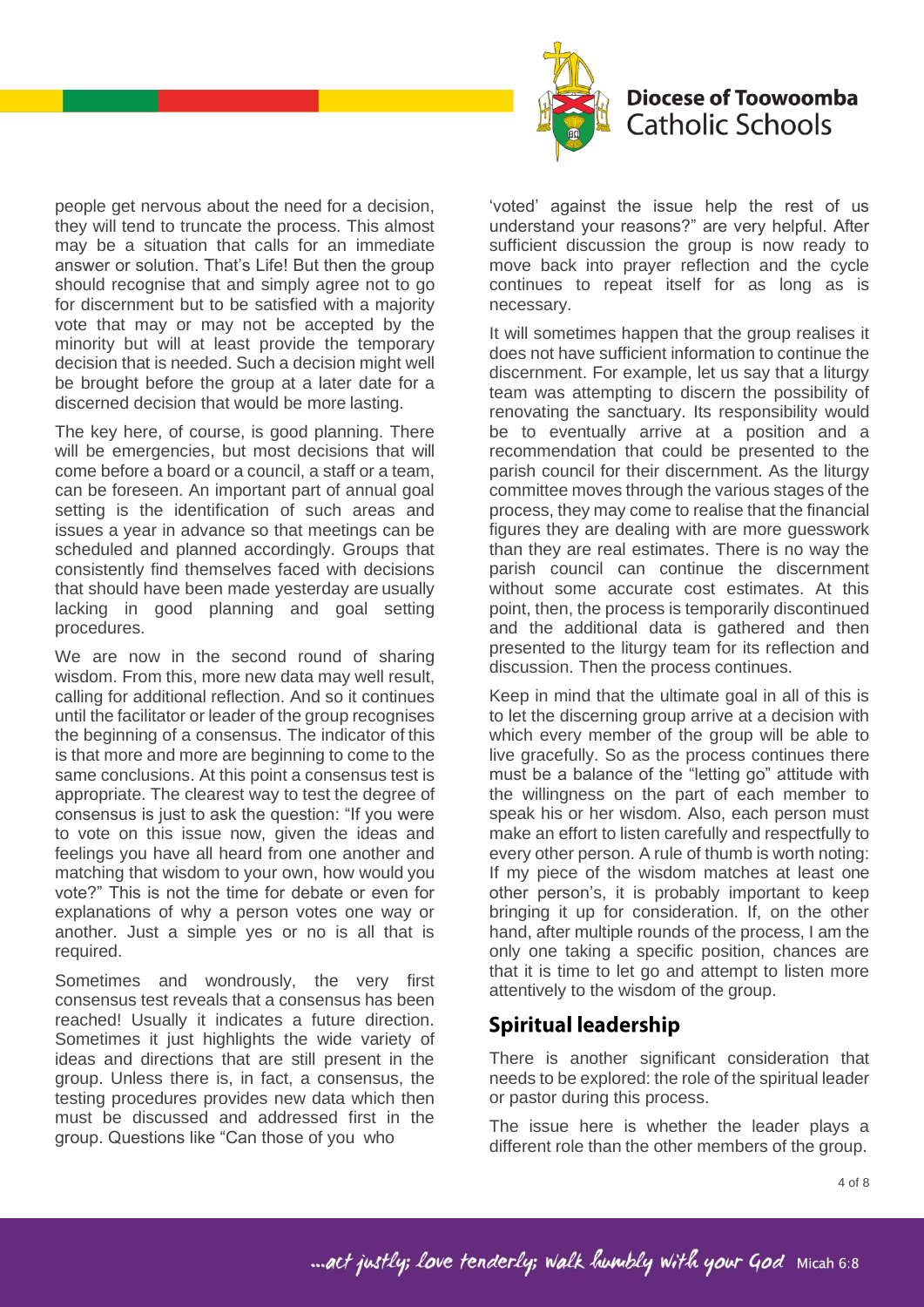

For example, does he or she come to the group with the answer already in place? Is the leader the prophet who calls the group to a prediscerned decision? Or is the leader as much a part of the discernment as other members of the group?

As I understand the tradition, the leader is called to be with the group in the search. The spiritual leader – be that the bishop, pastor, superior, principal, vicar – is called to be "prophet" only in the sense of calling the members of the group to purity of heart that they might pray for light. In this sense the leader assists them in their efforts to get in touch with their own religious experience by faith sharing, and calls them to search in their own hearts for the will of god and the strength and courage to speak that will and to follow it as in emerges in the process. But all the while the leader is to be equally involved in the struggle, the questions, the faith sharing, and the willingness to: "let go" and to follow the guidance of the God of the Gathering!

# **Relationship of committees to** the total group

If the initial discerning has been done by a committee or taskforce or commission, that group will need to prepare its report and recommendations for presentation to the larger group. The smaller group should share as much data as seems necessary and helpful, keeping in mind that all its work should not be repeated by the entire board or council or staff. However, the stages that the discernment went through and the rationale for the first decisions will need to be explained in some detail.

At this point the larger group will have the data it needs to move into prayerful reflection. It will then share the fruits of the reflection which, very often, is to accept the smaller group's recommendations. This is most apt to happen (1) when the trust level in both groups is high and (2) when the report from the smaller group is thorough and complete.

However, if immediate agreement is not forthcoming, two options are possible. The larger group may decide to repeat the discerning steps, that is, to deal with the data, reflect again, share wisdom, and then continue these steps as often as

is necessary to arrive at a decision. Or, it may decide to return the task to the smaller group and ask it to consider the new data generated by this hesitancy to approve, and to continue the discernment in the smaller group.

### **Need for a facilitator**

One thing is very clear: most groups using this process for the first time will need the assistance of an outside facilitator. How long will this continue to be necessary? It really depends on the group and also on the issue. Some groups will have their own leadership potential to facilitate discernment. Often the spiritual leader will be able to function in this capacity, provided, of course, that he or she has genuinely learned the importance of the "letting go" stance. Even in those situations where such leadership is readily available within the group, some issues just do not lend themselves to internal facilitation. Often the issue will clearly call for someone who has absolute no vested interest in the outcome. Such "hot issues" will be obvious as they arise. A few I can think of that I have facilitated include such things as the renovation of a motherhouse chapel, the possible closing of a parish school, the redesigning of diocesan structures, and the hiring of a principal. Before embarking on a discerning venture, the group must seriously consider what kind of leadership and/or facilitating it will need. I think I can guarantee that any group will need help at least until the members become familiar and comfortable with theprocess.

Evaluation of each attempt at a discerned decision will also be helpful and will provide an opportunity for the group to grow in its ability to use the model effectively. One of the tasks of the facilitator would be to lead the group in this kind of evaluation. Such an evaluation does not need to be lengthy but it must involve each member of the group. The facilitator would ask two questions: What was helpful/useful/good about the way the group arrived at this decision? What was not helpful/useful/comfortable about this process? All members would be encouraged to respond to each question. A brief discussion of these questions would enhance the process and would improve the members' participation in the next time it is used.

# ... act justly; love tenderly; walk humbly with your God Micah 6:8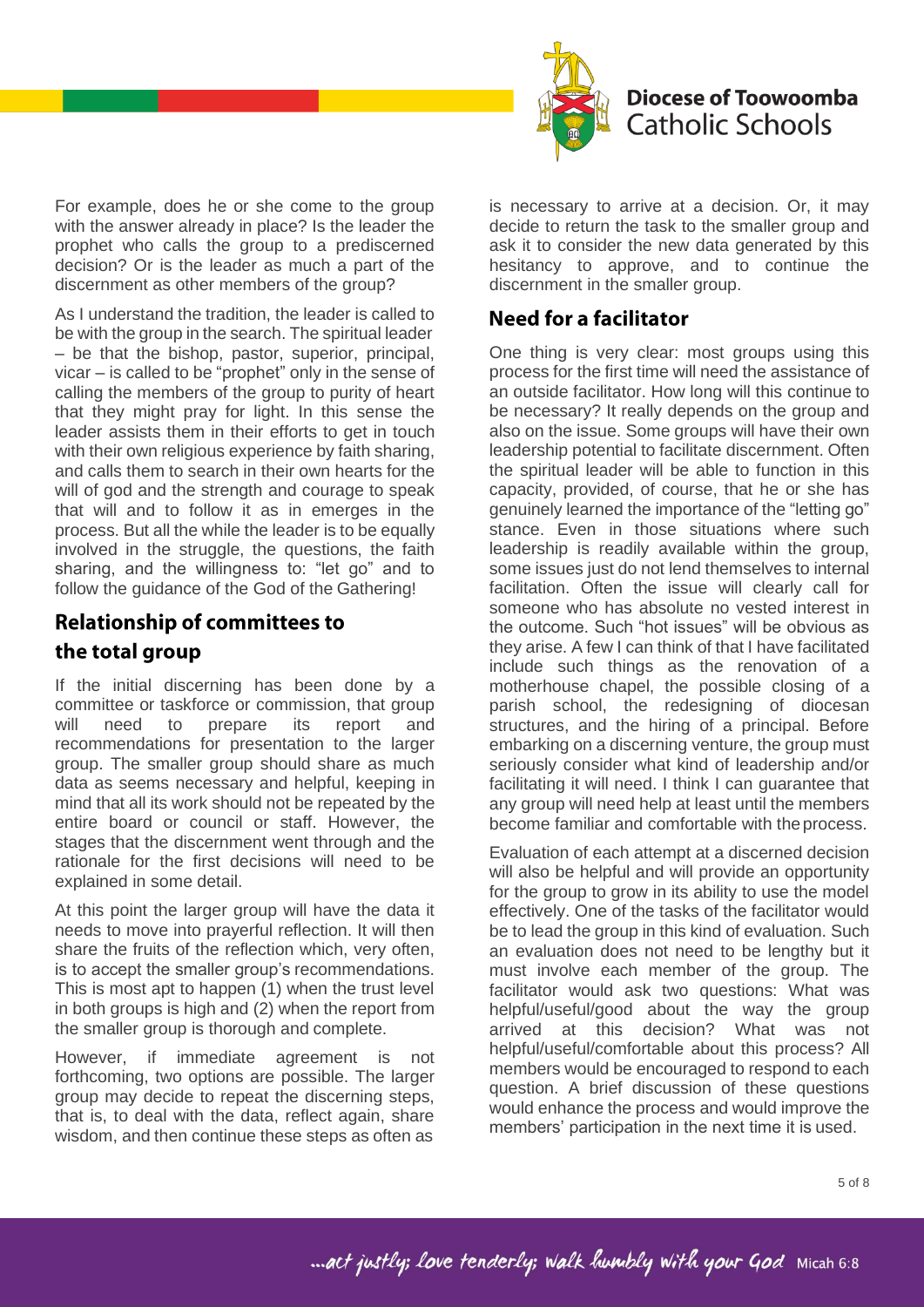

Key to any group's openness to the Spirit through the process of discernment will be willingness of each member in the group to accept and to surrender to the results of an evaluation.

### **Attentiveness to the Spirit**

For a group to be about communal discernment, each member of the group must be walking with God, that is, committed to an openness to God, a trusting relationship that enables him or her to accept God's providence. The members of the group must also share some commonality in understanding and affirming the goal or mission of the group. And, finally, each member must exhibit a trust and an honesty both in the preparation stage and in the sharing of the wisdom.

As listening to the Spirit in one's own heart and head is key to the preparation stage, so, too, is listening key to the conversation stage. This is the time in the process of discernment when the pieces of the wisdom are gathered by the group from the group. The same criteria that are so central to the shared wisdom model – that is, sharing wisdom, hearing and treasuring wisdom, and creating a climate where these things can really happen – are found in the conversation stage.

There remains one other important learning to be applied to the shared wisdom model. All too often we have thought that if the group did not arrive at a consensus decision, discernment had not really happened. The tradition tells is that his is not necessarily so. The first clear account we have of the use of discernment for a group decision comes to us from Saint Ignatius and his little group of followers. They had to decide if they were going to become an "order" in the church or simply remain just a gathering of men trying to serve the church without any specific structural connection to it. One of the important things they agreed upon as they began their discerning process was that all "with in mind" would embrace the conclusions reached by a majority. It is a matter of history that these men did, in fact, reach a consensus, but it was not their primary aim.

Jules Toner, who has devoted a great deal of study and writing to this topic, explains:

*To conclude the reasoning together, it was their intention that all "with one mind" would embrace the conclusions reached by a majority vote. There are a number of things packed into this brief statement. They can be drawn out if we ask: How can they embrace with one mind a conclusion on which they have a split vote?*

*First, they were ready to accept a conclusion by a simple majority vote, to accept it as that to which God in his infinite goodness had led them as "what the Holy Spirit had inspired." They did not expect unanimity nor demand it as necessary in order to trust their discernment and bring it to satisfactory conclusion.*

*Rather, they intended that unanimity would follow on the majority vote: all would embrace with one mind the conclusion recommended by a majority vote. Now, to have unanimity is not merely to have volitional consent of the intellectually dissenting minority to do what the majority wants. To have unanimity, the minority must cease to be an intellectually dissenting but volitionally consenting minority; that must now give assent to the majority conclusion as truly expressing the will of God. They must believe it is truly expressing the will of God. They must believe it is truly the right way, not merely the way which is legitimate because of a practical agreement to abide by the majority vote.*

This is critical insight. It is also an insight that seems to have great difficulty penetrating our democratic notion of majority vote. Our experience tells us that to vote with the minority is to lose. The magnanimous loser is the one who, nevertheless, goes along with the majority and supports or at least does not block the action that flows from the decision. We call this being a good loser.

True discernment, however, cannot be about winning or losing. So how are we to reconcile a majority vote with an effort to discern? Obviously, a consensus decision is easier to recognise as the call of the Spirit to the group. But it is not a necessary outcome.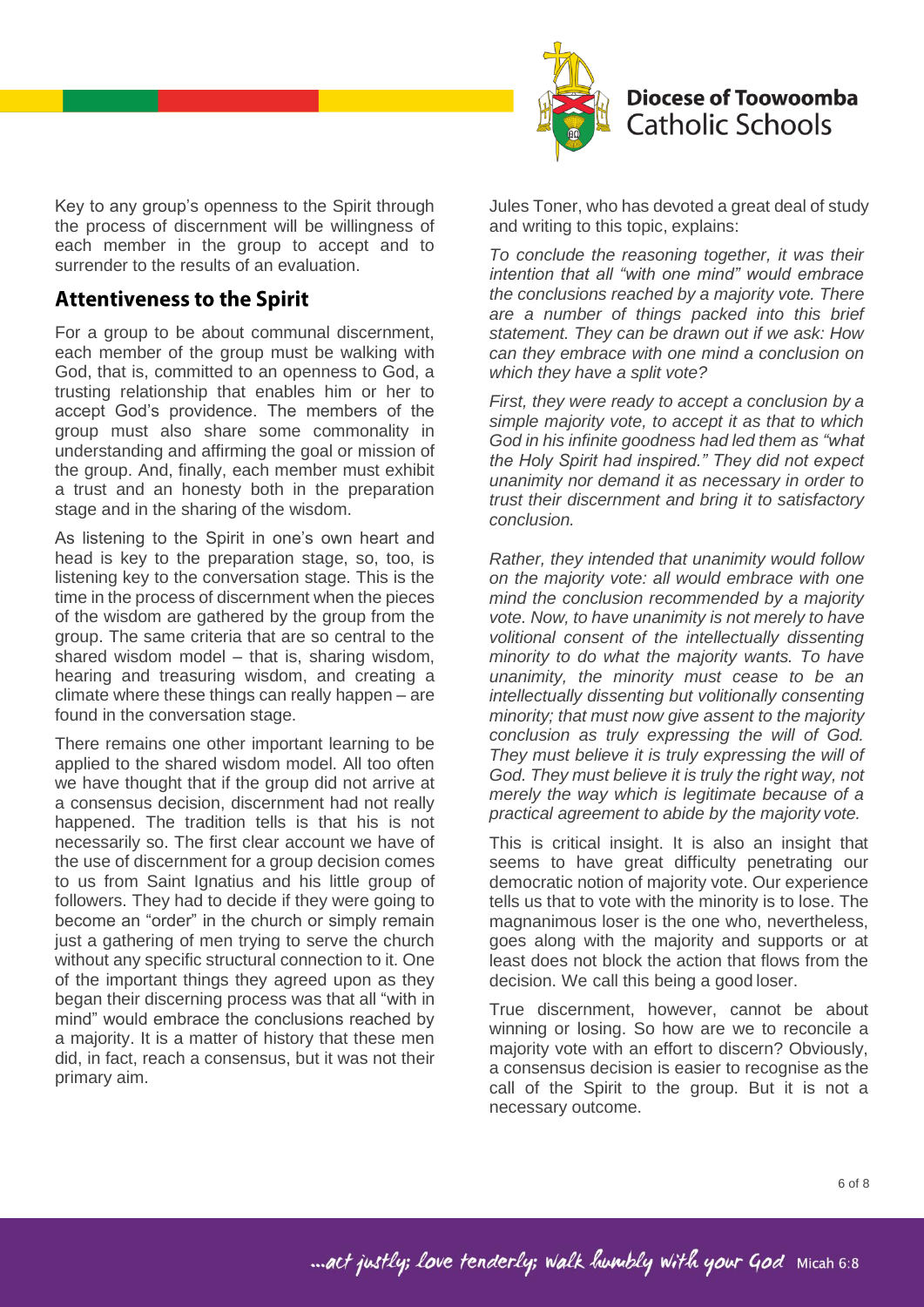

The discerning group must agree in advance that they will all be willing to accept the vote of the majority as the will of the Spirit. Let me say it another way: The minority must agree to agree with the majority even though their insights were not the same! Instead of an attitude of "we will do it this way because the majority want it this way," there will prevail an attitude of "we will do it this way because the Spirit has been heard through the majority." It is a faith response! And it is made possible by that holy indifference that must be nourished in each discerner.

There will sometimes be a member of the group who simply cannot surrender to the wisdom of the group, cannot believe the voice of God is to be heard in the group decision. Such a person does not experience the peace and contentment and joy that is clearly the experience of the others.

It is important to recognise the pain/or the fear that is operating in such an individual. In no way are we to judge unkindly, to ridicule, or to become impatient with this person. Nor can we allow him or her to keep us from the will of the Spirit as discerned by the group. The group must move on while providing whatever loving support and healing seems appropriate or possible.

Please do not misunderstand what I am trying to say. A general feeling of contentment and peace, that ability to accept the decision gracefully, is, indeed, the indicator of a discerned decision. My only point is that it will not always be a unanimous experience, and I think that is acceptable and not something that should cause us to question the validity of the discernment.

Let us consider a situation in which there has been only a simple or a two-thirds majority. Before that can be declared a discerned decision it needs to be tested in some way. There must be a way of getting a reading from the group on the degree of contentment present. General discontent will lead us to recognise that we have not discerned the will of the Spirit.

I have found two very workable ways to do this, the choice of which depends on the nature of the decision to be made. When the group is seeking to discern a position to be taken on an issue or an

action to be decided upon, I test the degree of consensus at any point in the process by asking, "The direction you are headed is gaining clarity. Is there anyone who cannot live with that direction?" In the early stages of the conversation this question tends to highlight differences, nuance concerns, and generally enrich the sharing of wisdom. It also provides new insights for prayerful consideration and reflection.

But as the process continues and it seem to be evident that the group is now going to reach at least a near consensus, I repeat my question, which becomes, for me, the barometer of when, in fact, the voice of the Spirit has been heard and accepted. General discontent on the part of the minority, will send us back to the process for additional rounds of reflective prayer and wisdom sharing.

When the group is seeking the discernment of group leadership – a major superior or prioress of a community, a chairperson for a board or council, an administrator for a school or department – there is a different way to test the presence of the Lord's will. Allow me to use an example.

The setting was a parish council of twenty members. In a three-hour process the group had gone from identifying qualities they felt were needed for leadership to naming specific members on the council who had some of those qualities. The council finally agreed on three candidates. After a number of attempts to agree on a candidate, it became clear that one of the three was no longer in the running but that the group was "locked" into a nine-to-eleven vote on the other two. It was time for the test. I asked that every member of the council approach the candidate with the eleven votes (I'll call her Sally) and tell her if they would be able to accept her leadership and see her as the person designated by the Spirit to be their leader. Before doing that, however, each person was asked to spend fifteen minutes in prayerful reflection. During that time Sally and I prayed together and I explained to her that it was now her responsibility to "discern the discernment." She was to listen for a sense of more than acceptance of her personally, and to "read" the group in terms of contentment and peace. She was

... act justly; love tenderly; walk humbly with your God Micah 6:8